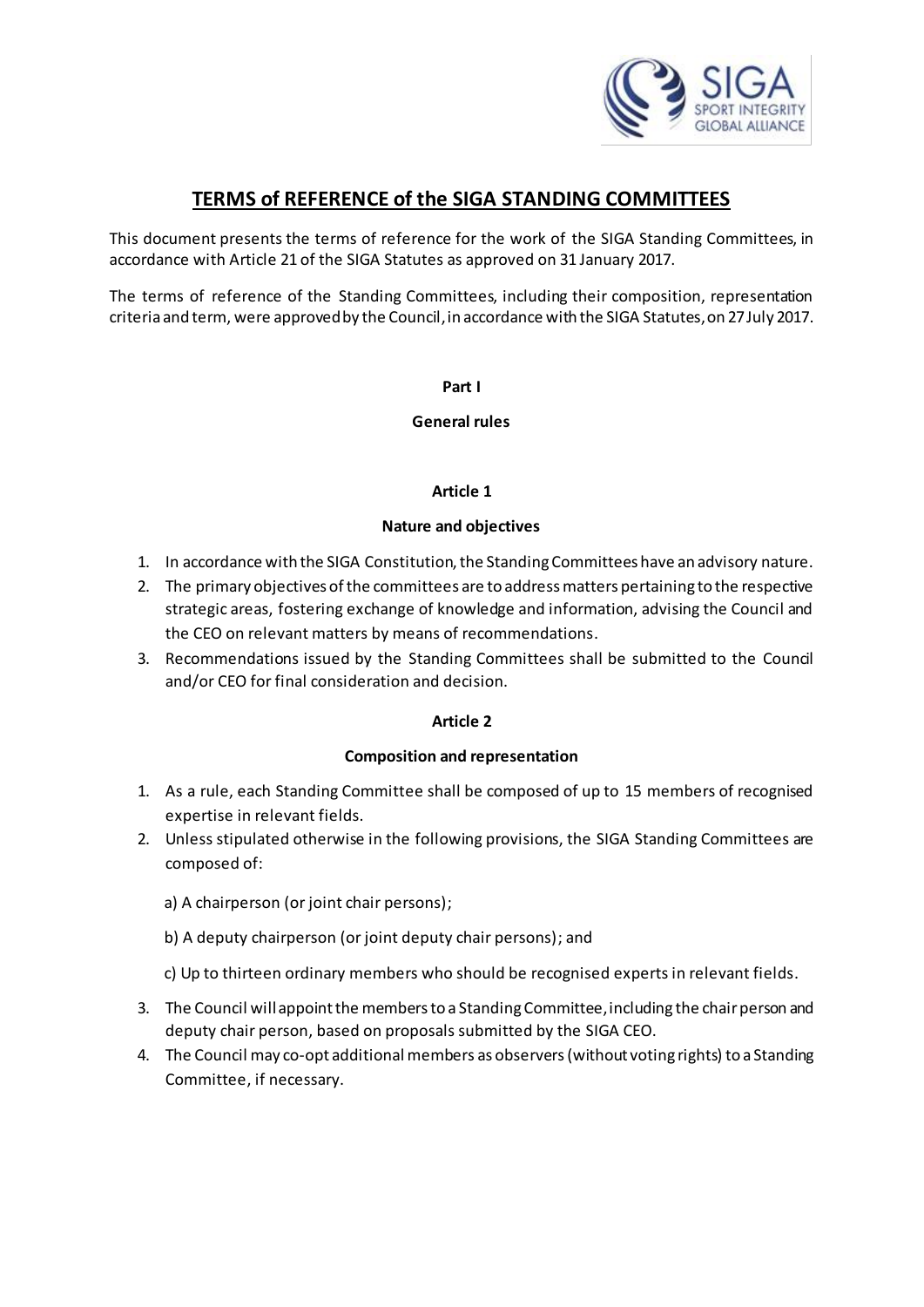

#### **Appointment and re-appointment of members**

- 1. The members of SIGA Standing Committees are appointed by the Councilfrom the candidates proposed by the CEO in writing. The appointment shall take into account the candidates' expertise in the relevant areas of competence of the specific Standing Committee and role within the respective SIGA Member organisations, among other criteria. The SIGA Administration will set an appropriate deadline for the submission of candidatures.
- 2. The members of the SIGA Standing Committees are appointed for a three year term.
- 3. A member of the SIGA Standing Committees can be re-appointed to that position upon the expiry of the three year term.

### **Article 4**

### **Co-operation, external experts and working groups**

- 1. Each SIGA Standing Committee co-operates, if necessary, with the other SIGA Standing Committees.
- 2. Each SIGA Standing Committee may be supported in its work by external experts. If these are paid experts their engagement should be done in accordance with the applicable procurement guidelines.
- 3. Each SIGA Standing Committee may set up *ad hoc* sub-groups,such as working groups or task forces, to conduct specific tasks or deal with specific topics. Such sub-groups are composed of a limited number of members of the relevant committee. External experts may be invited to take part in a sub-group. Sub-groups report to the relevant SIGA Standing Committee.

### **Article 5**

#### **Tasks of the chair person**

- 1. The chairperson of a SIGA Standing Committee:
	- a) Coordinates with the CEO, following possible consultation with the other members of the respective SIGA Standing Committee, the priorities for the work programme of the SIGA Standing Committee;
	- b) Prepares meetings of the Standing Committee (agenda, invitation, etc.) with the secretary appointed by the CEO among the Administration staff;
	- c) Chairs the meetings of the Standing Committee;
	- d) Exercises the casting vote in the event of a tie;
	- e) Approves the action list;
	- f) Informs the members of the Standing Committee immediately about any special matters;
	- g) Acts as the primary spokespersons on behalf of the respective committee;
	- h) Upon previous coordination with the CEO, makes a direct presentation and introduces regular reportsto the SIGA Council and SIGA General Assembly on the work in progress of the advisory body.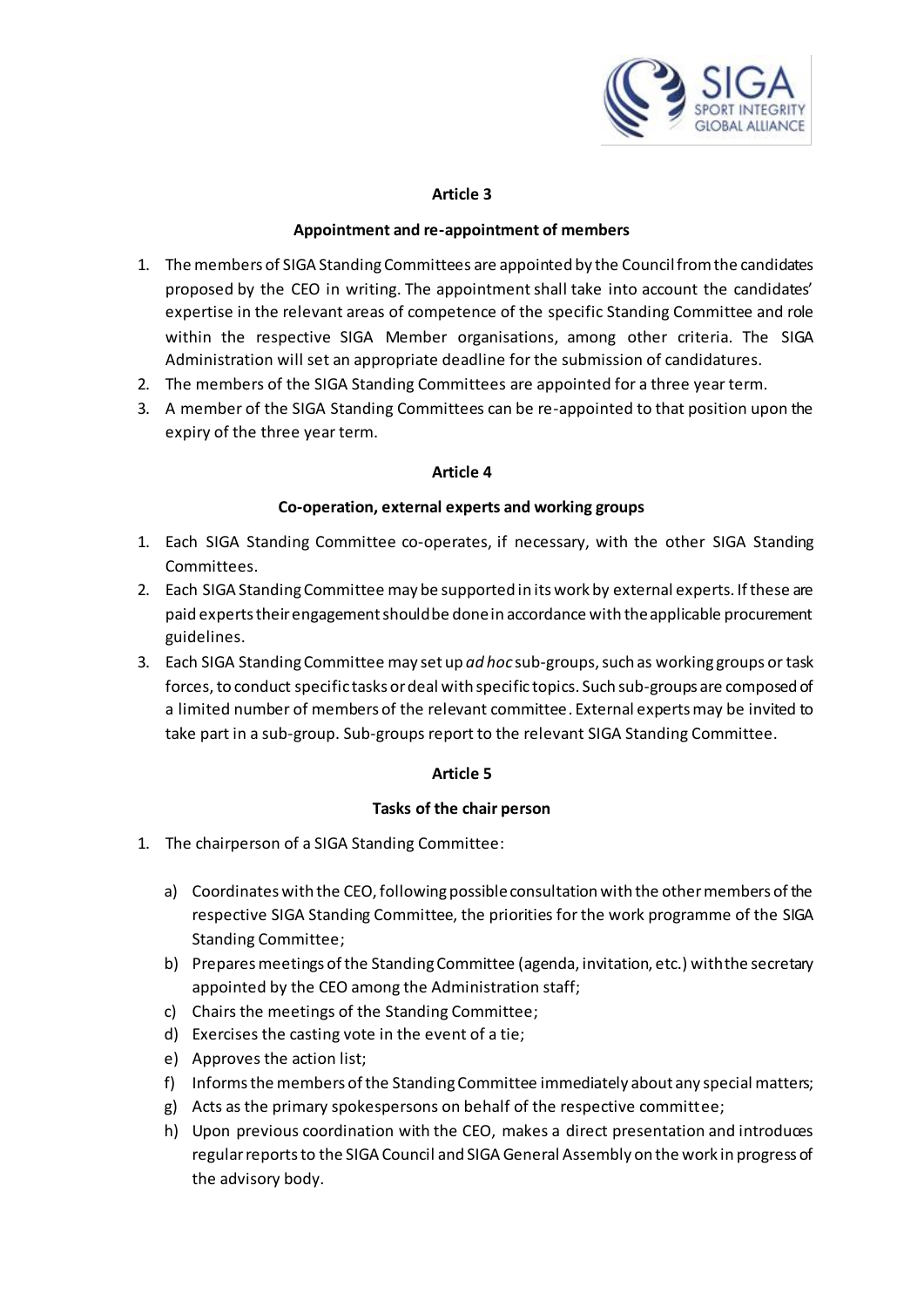

2. In the absence of the chair person, or in the event that he/she is not entitled to participate in a meeting or part of a meeting due to a conflict of interest, the deputy chairperson replaces him/ her.

### **Article 6**

### **Secretary**

- 1. For each SIGA Standing Committee, the CEOshall appoint a member of the SIGA staff to act as secretary.
- 2. The secretary:
	- a) Prepares and organises meetings of the committee with the chair person;
	- b) Issues invitations to attend meetings on behalf of the chair person;
	- c) Prepares and dispatches meeting documents (including the final agenda), which, as a rule, have to be sent to the participants seven (7) days before the meeting;
	- d) Drafts the action list and dispatches it to the participants, as a rule, within fifteen (15) working days of the meeting;
	- e) Keeps the members' records up to date;
	- f) Acts as contact person for the members;

### **Article 7**

### **Attendance and frequency of meetings**

- 1. Members of a SIGA Standing Committee must attend meetings in person to the extent possible, otherwise by teleconference or agreed means.
- 2. Committee membership shall cease in the event of absence of 75% of the meetings by the member (or substitute) during the respective three years term of the mandate or the nonattendance of two or more meetings in a row without just cause.
- 3. Members of a SIGA Standing Committee may appoint a substitute at the beginning of the mandate. Such substitute must fulfil the same requirements and undergo the same appointment process set out in Article 3.
- 4. The CEO may attend meetings of the SIGA Standing Committees. Meetings are always attended by its secretaries and other members of the SIGA administration depending on the needs.
- 5. Meetings of SIGA Standing Committees are not open to the public. The chair person may, however, invite third parties to attend meetings if he/her deems it necessary on account of the agenda.
- 6. The frequency of meetings is determined by the chairperson according to the needs and the urgency of matters to be dealt with. As a rule, each Standing Committee holds two ordinary meetings per year according to a plan to be presented to the members. Extraordinary meetings shall be agreed by the chairperson of the Standing Committee and communicated 15 days in advance to all the members of the Standing Committee.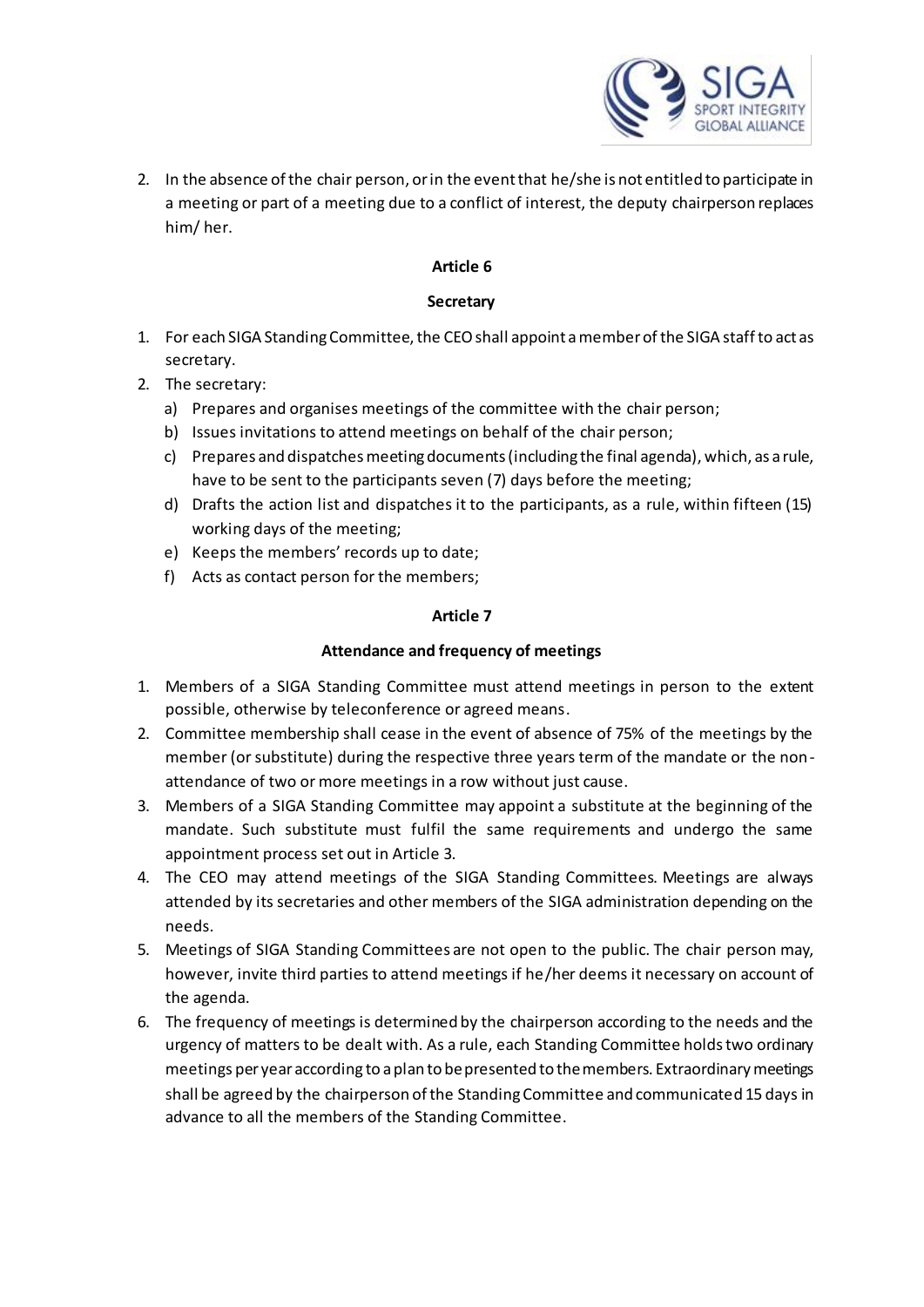

### **Agenda**

- 1. The chair person, in collaboration with the secretary, prepares the draft agenda for meetings of the corresponding SIGA Standing Committee.
- 2. The following items must be included on the agenda for a meeting.
	- a) Welcome by the chair person;
	- b) Report on the follow-up to the action list from the last meeting;
	- c) Agenda topics;
	- d) Other business;
	- e) Next meeting.
- 3. As a rule, the draft agenda must be sent to the members of the corresponding SIGA Standing Committee with the invitation at least fourteen days before the meeting.
- 4. Members may propose agenda items to the secretary. As a rule, such proposals must reach the secretary at least ten days before the meeting. They must be submitted in writing in English, stating the reasons and, if available, include supporting documents.
- 5. The schedule for issues to be considered by the SIGA Standing Committees is set by the chair person under coordination with the CEO and after consultation with the respective members.
- 6. As a rule, the secretary must send the final agenda agreed by the chair person and any supporting documentation to the members at least seven days before the meeting.
- 7. Generally, amendments cannot be made to the agenda during the meeting. However, the chair person may adapt the agenda if the matter in question is deemed urgent.

### **Article 9**

### **Role of the Standing Committees**

- 1. SIGA Standing Committees do not have the power to take final decisions. They have an advisory role, as set out in Article 1 of the present Terms of Reference.
- 2. Recommendations issued by a Standing Committee are only valid if more than half of all the members of the Standing Committee have participated in the meeting.
- 3. Decisions require a simple majority. In the event of a tie, the chair person has the casting vote. Voting is by a show of hands, unless the SIGA Standing Committee decides to proceed otherwise.

### **Article 10**

### **Documents and meeting language**

- 1. All documents will be created in English.
- 2. All documents are for internal use if not marked as confidential. Internal use means that the documents may be forwarded to the SIGA Member the member represents for feedback and may only be forwarded to third parties with the prior approval of the secretary. Confidential is for personal use only and may not be forwarded to anyone else.
- 3. For meetings, as a rule, English shall be the working language. Simultaneous interpretation in other languages may be organised by the secretary, as long as such a request is made in good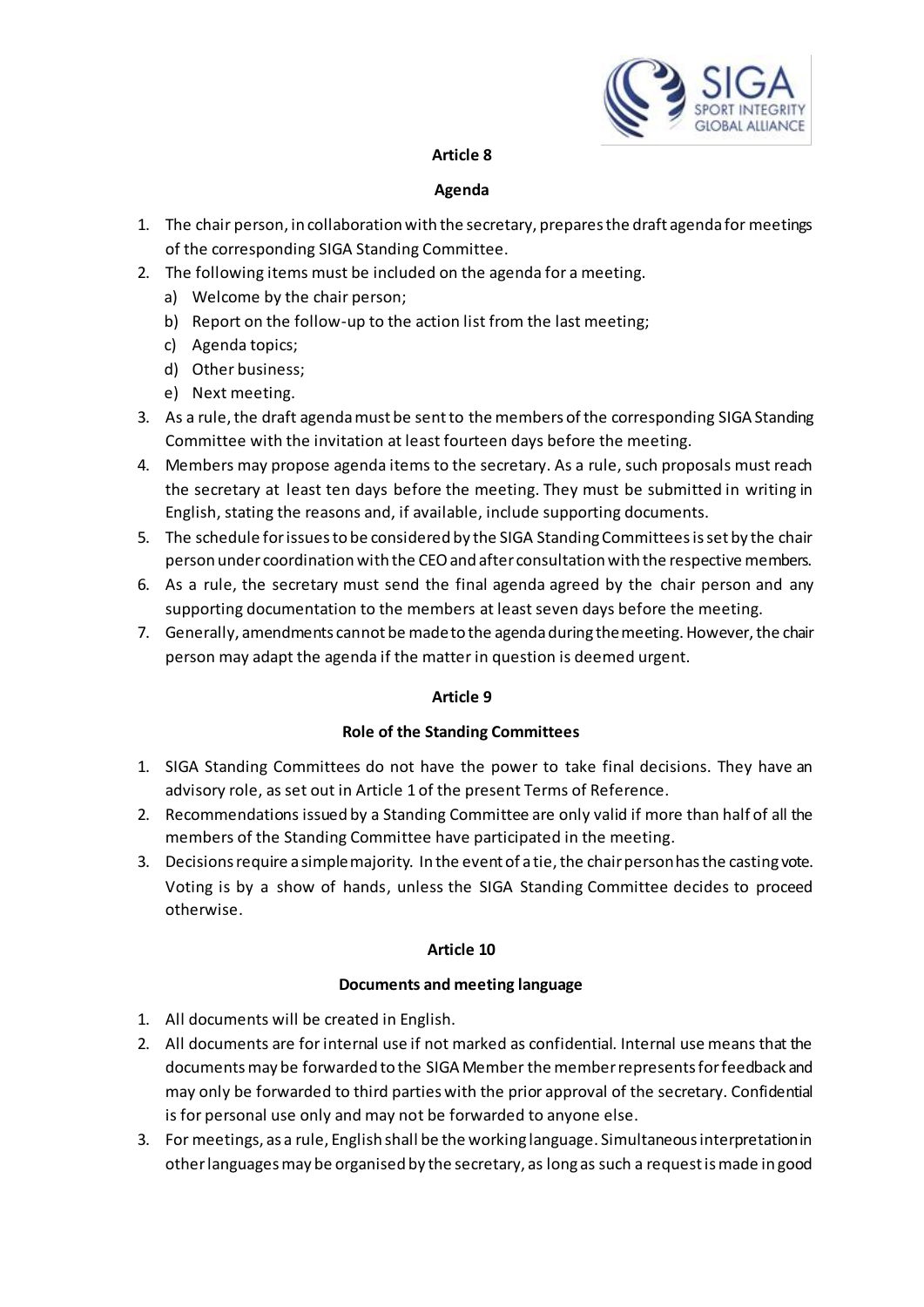

time and the associated costs are assumed by the member and/or his represented SIGA Member.

# **Article 11**

### **Action lists**

- 1. Action lists of each meeting are kept and sent to all members of the committee, the CEO and any other recipients designated by the chair person (e.g. members of the Council).
- 2. The action lists shall be drawn by the secretary appointed by the CEO.
- 3. The action lists include the date, place, and composition of the meeting of the committee, the agenda, the deliberations and the agreed recommendations and actions, as well as the date and place of the next meeting.
- 4. The action lists are signed and dated by both the chair person and the secretary and sent within fourteen (14) working days of the meeting.

# **Article 13**

# **Ethical conduct, professional conduct and other duties**

- 1. Before entering office, members of SIGA Standing Committees are required to:
	- a) Inform the CEO in writing of any positions they have held or currently hold which could conflict with their SIGA activities, whether or not in sport and/or connections with persons or companies;
	- b) Undertake to immediately inform the CEO in writing of any change occurring in this respect during their term of office.
- 2. During their term of office, members of SIGA Standing Committees are required to observe the principles of loyalty, integrity and sportsmanship in accordance with the princi ples of fair play, which includes, in particular, the obligation to refrain from any activities that endanger the integrity of SIGA or bring the fight for sports integrity into disrepute.
- 3. Members of SIGA Standing Committees are required to:
	- a) Perform all tasks with the highest professional skill and care, in accordance with the SIGA Constitution and associated documents;
	- b) Undertake reasonable steps to acquire and maintain all the skills needed to perform any SIGA appointment, including knowledge of the SIGA Statutes and associated documents, instructions and manuals issued by SIGA from time to time.
- 4. Moreover, members of SIGA Standing Committees are required to:
	- a) Confirm in writing at the beginning of their term of office that they undertake to respect the SIGA Statutes and associated documents;
	- b) Submit their personal details to the secretary and notify him/ herof any changes by phone, email or letter;
	- c) Participate actively in meetings and exercise due professionalism in preparations for meetings;
	- d) Carry out assigned tasks within the set deadlines;
	- e) Contribute to the achievement of the set objectives.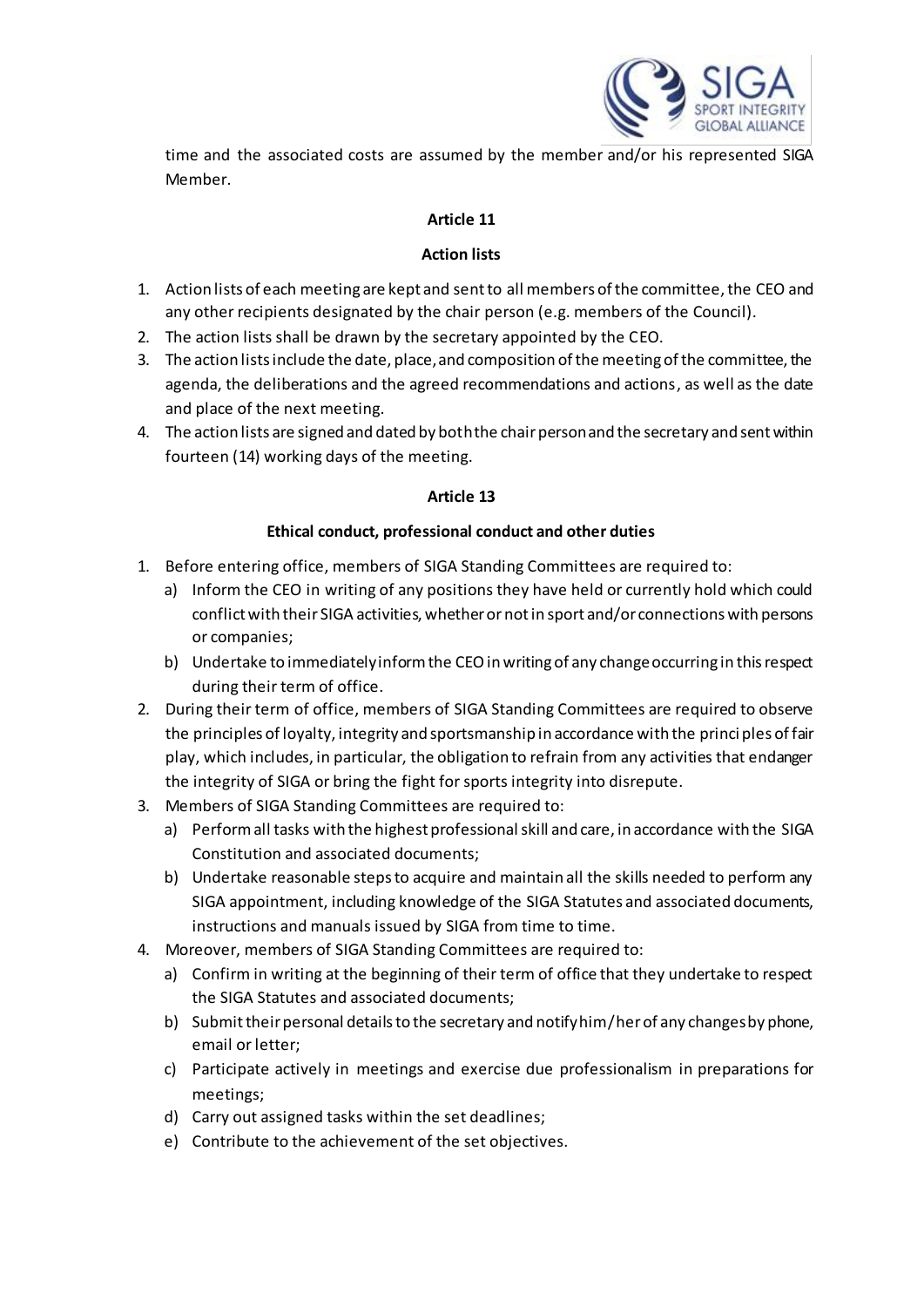

#### **Part II**

### **INDIVIDUAL STANDING COMMITTEES**

Part II sets out the sphere of competences of the following Standing Committees:

- Standing Committee on Good Governance in Sport;
- Standing Committee on Financial Integrity in Sport;
- Standing Committee on Sports Betting Integrity;
- Standing Committee on Protection of Children and Young People in Sport; and
- Standing Committee on Sponsorship, Media and Sport Integrity.

### **Article 1**

### **Standing Committee on Good Governance in Sport;**

The Standing Committee on Good Governance advises and supports the SIGA Council and CEO on the way to advance the highest level of good governance in sporting organisations, in particular, but not limited to, in the following fields:

- a) To analyse (current and future) issues related to good governance in sport on an on-going basis;
- b) To make recommendations and proposals to be submitted to the Council and the CEO concerning good governance of sport;
- c) To make proposals to revise or complete SIGA Universal Standards on Good Governance and Implementation Guidelines as and when necessary;
- d) To advise on the improvement of SIGA Independent Rating System and of SIGA Training, Education and Capacity Building System in the field of good governance; and
- e) To promote good governance in sport, underpinned by the guiding concepts of democracy, transparency, accountability and stakeholder representation;

### **Article 2**

### **Standing Committee on Financial Integrity**

- 1. The Standing Committee on Financial Integrity advises and supports the SIGA Council and CEO on the way to advance the highest level of financial integrity in Sporting Organisations, in particular, but not limited to the following fields:
	- a) To analyse (current and future) issues related to financial integrity in sport on an ongoing basis, such as cases related to the ownership of clubs and players' economic rights, financial transactions (notably with transfers and agents' dealings), club licensing, tax evasion, money laundering, embezzlement in procurement and contracting and in the bidding processes for sports events, media rights and sponsorship;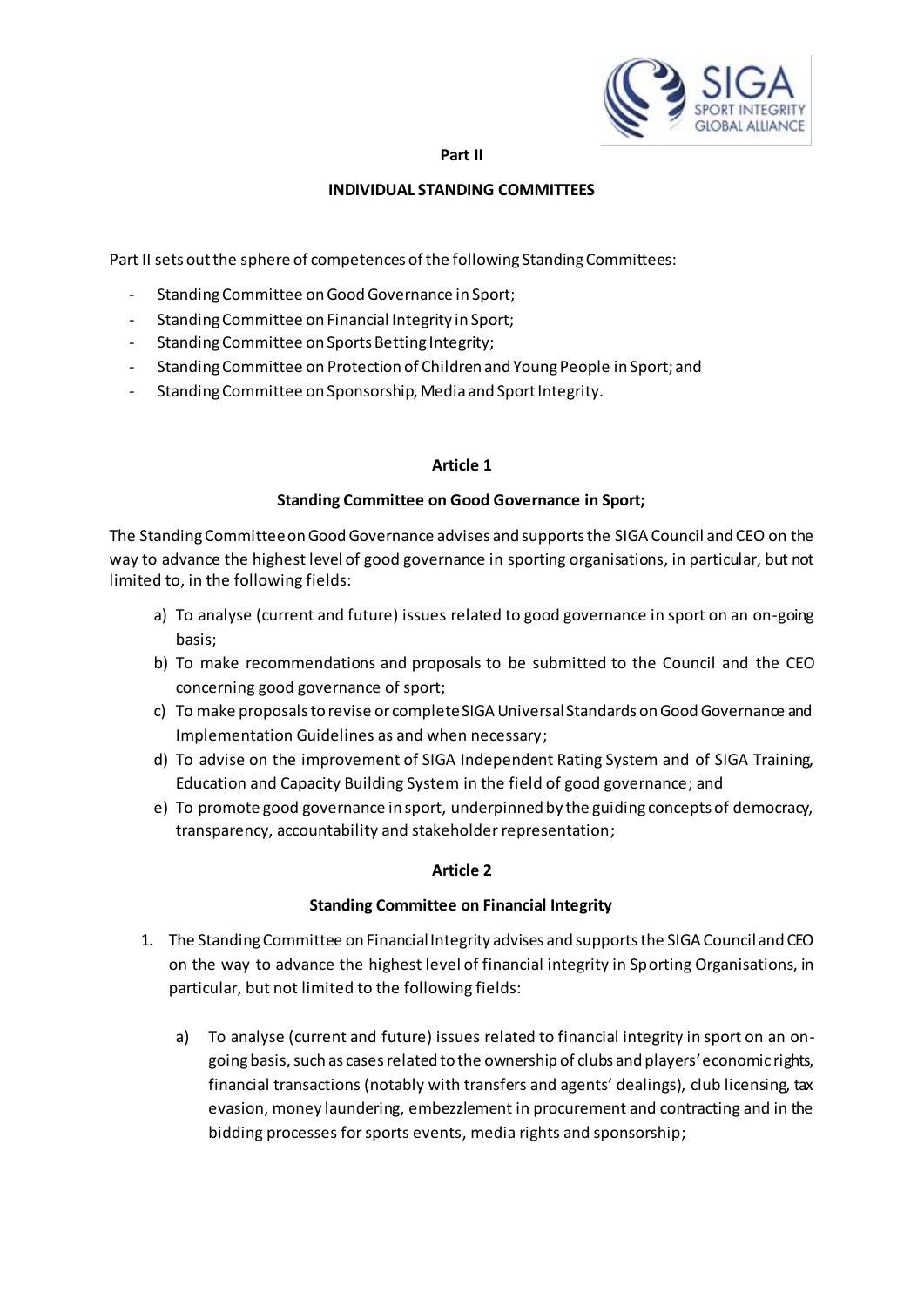

- b) To foster dialogue and cooperation, as well as knowledge and information sharing amongst the members and, as appropriate for the pursuance of the SIGA vision and mission in this field, with relevant third parties;
- c) To make recommendations and proposals to be submitted to the Council and the CEO concerning financial integrity in sport;
- d) To make proposals to revise or complete SIGA Universal Standards on Financial Integrity and Implementation Guidelines as and when necessary;
- e) To advise on the improvement of SIGA Independent Rating System and of SIGA Training, Education and Capacity Building System in the field of financial integrity; and
- f) To promote financial integrity in sport, underpinned by the three pillars of financial transparency, financial sustainability and fiscal responsibility.

# **Standing Committee on Sports Betting Integrity**

- 1. The Standing Committee on Sports Betting Integrity advises and supports the SIGA Council and CEO on the way to advance the highest level of sports betting integrity in Sporting Organisations, in particular, but not limited to the following fields:
	- a) To analyse (current and future) issues related to sports betting integrity on an on-going basis, such as legal cases, sports betting legislation and regulations, prevention of and fight against illegal betting and sports betting fraud, educational initiatives, best practice on investigations and exchange of knowledge and information;
	- b) To foster dialogue and cooperation, as well as knowledge and information sharing amongst the members and, as appropriate for the pursuance of the SIGA vision and mission in this filed, with relevant third parties;
	- c) To make recommendations and proposals to be submitted to the Council and the CEO concerning sports betting financial integrity in sport;
	- d) To make proposals to amend the SIGA Universal Standards on Sports Betting Integrity and Implementation Guidelines, as and when necessary;
	- e) To advise on the improvement of SIGA Independent Rating System and of SIGA Training, Education and Capacity Building System, in the field of sports betting integrity; and
	- f) To promote sports betting integrity in sport, underpinned by adequate regulation of the sports betting market worldwide, criminalisation of the manipulation of sports events, multi-stakeholder cooperation, consumers' protection and information-sharing at national and international levels, fair play, education and strong and appropriately enforced sanctions system.

# **Article 4**

# **Standing Committee on Protection of Children and Young People in Sport**

The Standing Committee on Protection of Children and Young People in Sport advises and supports the SIGA Council and CEO on matters related to the development and protection of children and young people in youth sports. Within this framework, the Standing Committee will carry out the following activities: